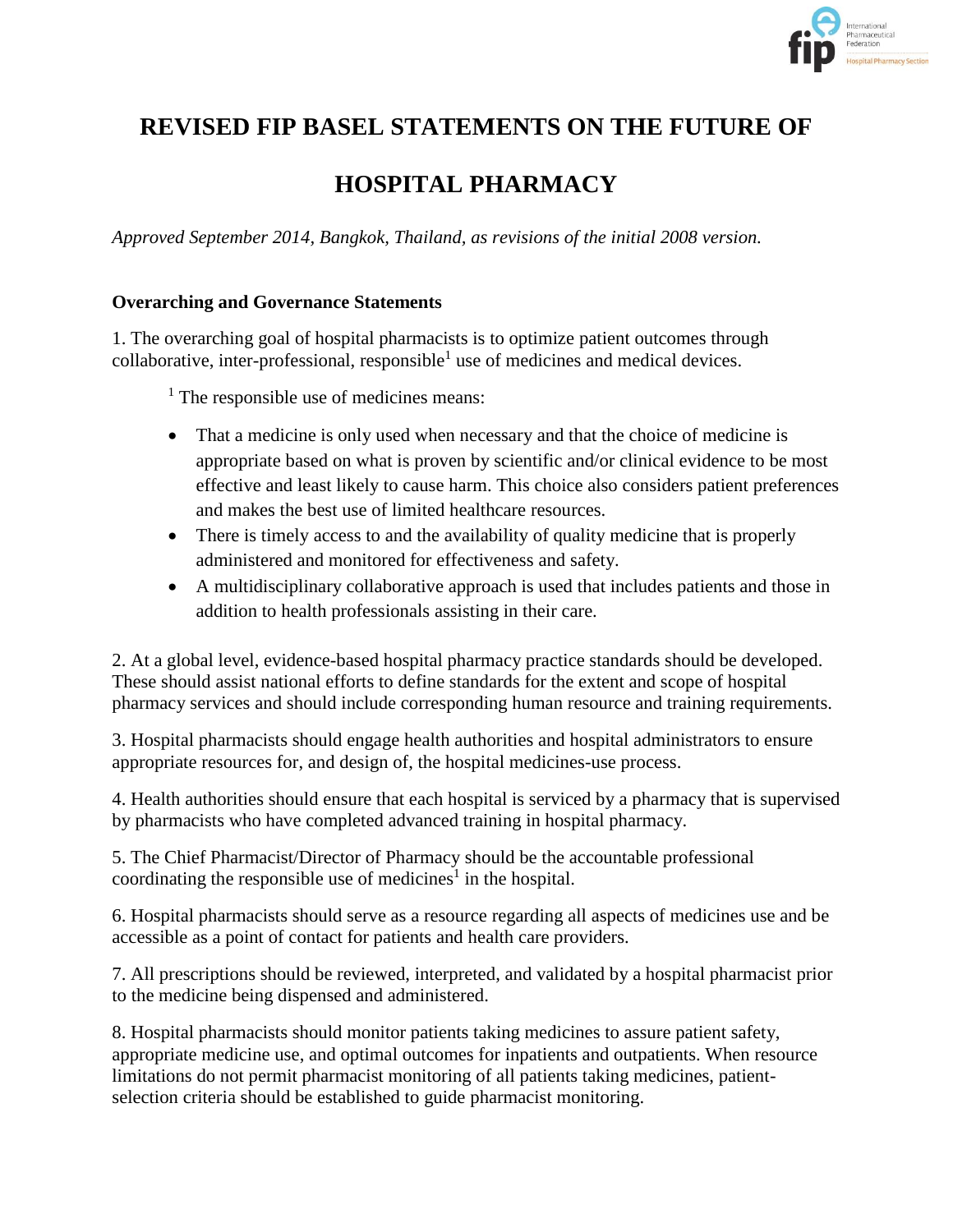

9. Hospital pharmacists should be allowed to access and document in the full patient record.

10. Hospital pharmacists should ensure that patients or care givers are educated and provided written information on the appropriate use of medicines.

11. Hospital pharmacists should provide orientation, drug information and education to nurses, physicians, and other hospital staff regarding best practices for medicines use (a best practice is a method or technique that has consistently shown results superior to those achieved with other means, and that is used as a benchmark).

12. Undergraduate pharmacy curricula should include hospital-relevant content, and postgraduate training programs and specializations in hospital pharmacy should be developed.

13. Hospital pharmacists should actively engage in research into new methods and systems to improve the use of medicines and of human resource needs in hospital pharmacy.

14. Hospital pharmacists should take responsibility for the management and disposal of waste related to the medicine use process, and advise on disposal of human waste from patients receiving medicines.

15. Hospital pharmacists should take responsibility for all aspects of selection, implementation and maintenance of technologies that support the medicine use process, including distribution devices, administration devices and other equipment.

16. Hospital pharmacists must ensure proper storage to maintain the integrity of medicines across the supply chain to ensure quality, safety and security.

17. Hospital pharmacists should ensure appropriate assessment, development, implementation and maintenance of clinical decision support systems and informatics that guide therapeutic decision making and improve the medicine use process.

18. Each pharmacy should have contingency plans for medicine shortages and emergencies.

19. The "seven rights" (right patient, medicine, dose, route, information, documentation and time) should be fulfilled in all medicine-related activities in the hospital.

#### **Theme 1 – Procurement**

20. Hospital pharmacists should be involved in the complex process of procurement of medicines and health products, promoting equity and access. They should ensure transparent procurement processes are in place in line with best practice and national legislation, are free from conflict of interest, and are based on the principles of safety, quality and efficacy.

21. Procurement practices must be supported by strong quality assurance principles, regularly reviewed and adapted to fit different settings and emerging needs in the most appropriate and cost effective way.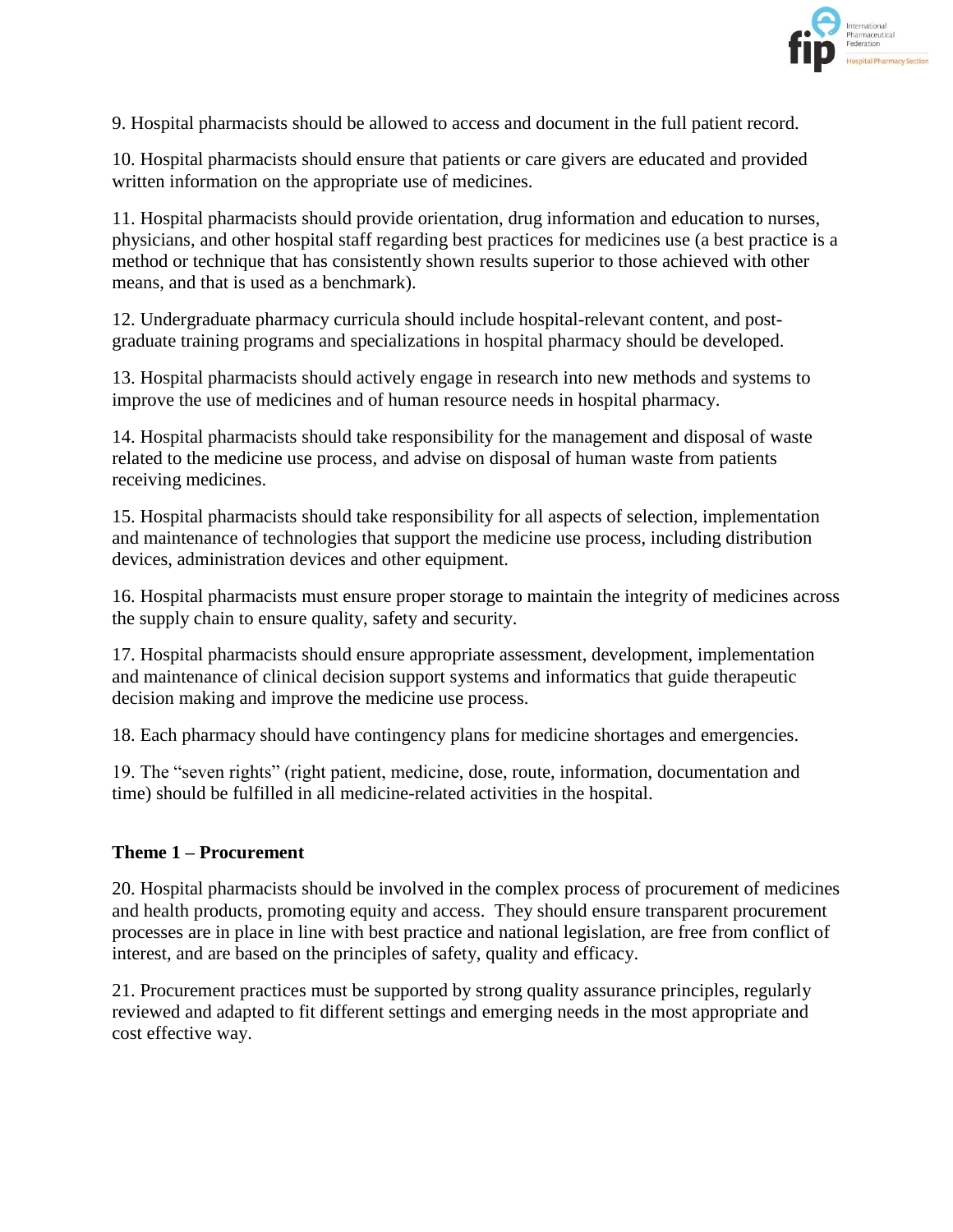

22. Procurement should not occur in isolation, but rather be guided by the formulary selection process. This includes the procurement of standard concentrations of high-risk medicines including electrolytes.

23. Procurement must be supported by a reliable information system that provides accurate, timely, and accessible information.

### **Theme 2 - Influences on Prescribing**

24. Hospitals should utilize a medicine formulary system (local, regional, and/or national) linked to standard treatment guidelines, protocols, and treatment pathways based on the best available evidence.

25. Hospital pharmacists should be key members of pharmacy and therapeutics committees to oversee all medicines management policies and procedures, including those related to off-label use and investigational medicines.

26. Hospital pharmacists should have a key role in educating prescribers at all levels of training on the access to and evidence for responsible use of medicines, including the required monitoring parameters and subsequent prescribing adjustments.

27. Hospital pharmacists should be an integral part of the multidisciplinary team responsible for therapeutic decision making in all patient care areas.

28. Hospital pharmacists should promote seamless care by contributing to the transfer of information about medicines whenever patients move between and within health care settings.

29. Appropriately trained and credentialed hospital pharmacists should participate in collaborative prescribing.

### **Theme 3 - Preparation and Delivery**

30. Hospital pharmacists should assume responsibility for storage, preparation, dispensing, and distribution of all medicines, including investigational medicines.

31. Hospital pharmacists should assume responsibility for the appropriate labeling and control of medicines stored throughout the facility.

32. Hospital pharmacists should be involved in determining which medicines are included in ward stock and standardizing the storage and handling of ward medicines.

33. Hospital pharmacists should ensure that compounded medicines are consistently prepared to comply with quality standards. This includes taking responsibility for ensuring medicines not commercially available in a suitable formulation are prepared to accepted practice standards, and ensuring that injectable admixture services comply with accepted practice standards.

34. The preparation of hazardous medicines including cytotoxics should be under the responsibility of the hospital pharmacist and prepared under environmental conditions that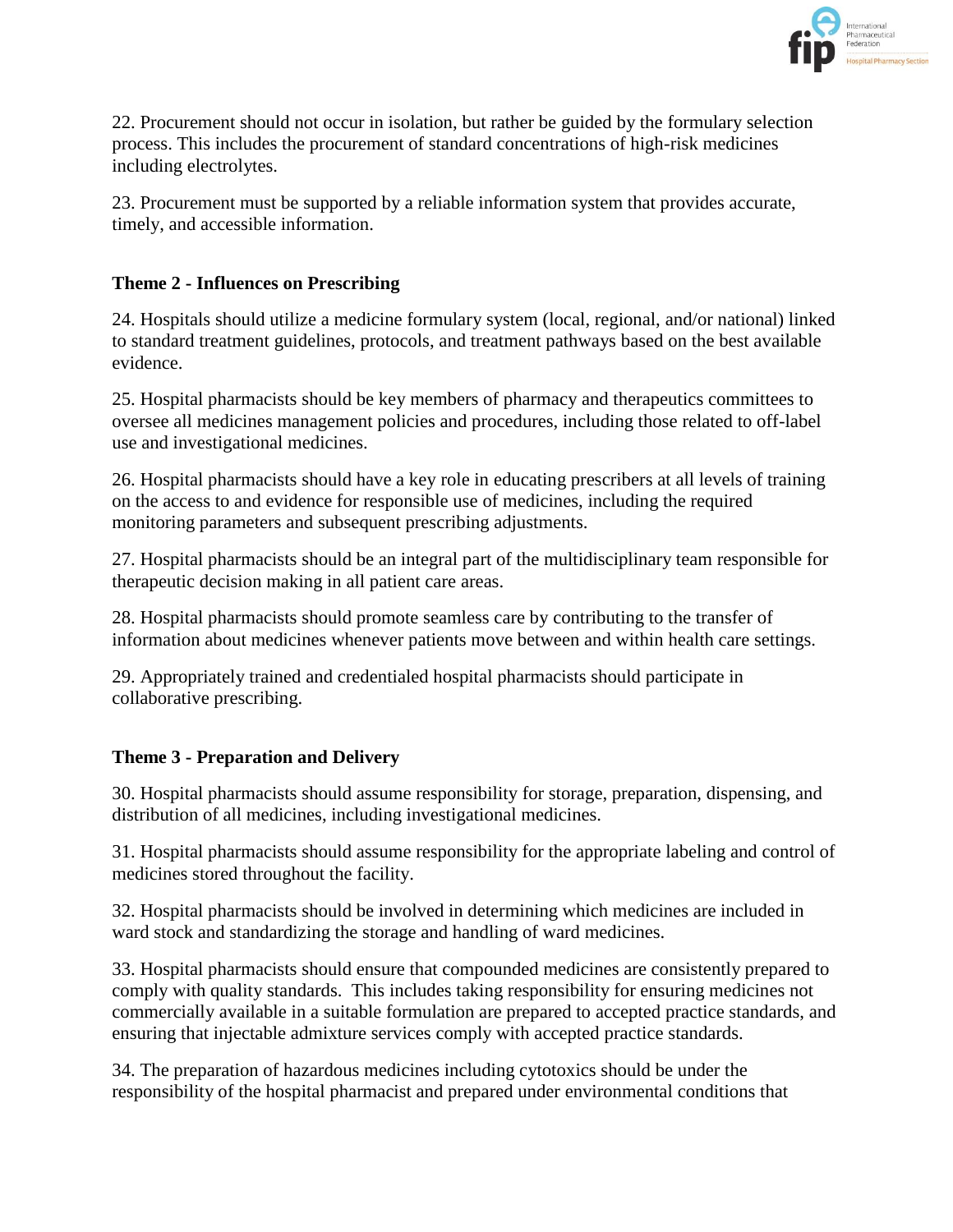

minimize the risk of contaminating the product and environment, as well as minimizing exposure of hospital personnel to harm using accepted practice standards.

35. Hospital pharmacists should implement evidence-based systems or technologies (e.g., automated prescription-filling, unit dose distribution, machine-readable coding systems, etc.) to decrease the risk of medication errors.

36. Hospital pharmacists should support the development of policies regarding the use of medicines brought into the hospital by patients, including the evaluation of appropriateness of complementary and alternative medicines.

37. Hospital pharmacists should implement systems for tracing medicines dispensed by the pharmacy (e.g., to facilitate recalls, etc.).

38. Concentrated electrolyte products (such as potassium chloride and sodium chloride) and other institutionally-identified high-risk medicines should be dispensed in ready-to-administer dilutions, and stored in secure, separate areas with distinct labels.

39. Hospital pharmacists should develop simple, rules-based approaches to advancing patient safety; for example, when a large number of dosage units are needed to give a dose (more than two tablets, vials, etc.), the prescription should be verified prior to preparation or dispensing.

#### **Theme 4 – Administration**

40. Hospital pharmacists should ensure that the information resources needed for safe medicines preparation and administration are accessible at the point of care.

41. Hospital pharmacists should ensure that clinically relevant allergies, drug interactions, contraindications, past adverse events and other relevant medication history details are accurately recorded in a standard location in patient records and evaluated prior to medicine use.

42. Hospital pharmacists should ensure that medicines are packaged and labeled to ensure identification and to maintain integrity until immediately prior to administration to the individual patient.

43. Medication labels should be clear and have sufficient information to ensure safe administration, including at least 2 patient identifiers, the name of the medicine, prescribed route, dose in mass and, where appropriate, volume and rate of administration.

44. Hospital pharmacists should ensure that health care professionals who administer medicines are appropriately trained in their use, hazards, and necessary precautions.

45. Doses of chemotherapy and other institutionally-identified high-risk medicines should be independently checked against the original prescription by at least two health care professionals, 1 of whom should be a pharmacist, prior to administration.

46. Hospital pharmacists should develop and implement policies and practices that prevent route errors. Examples include: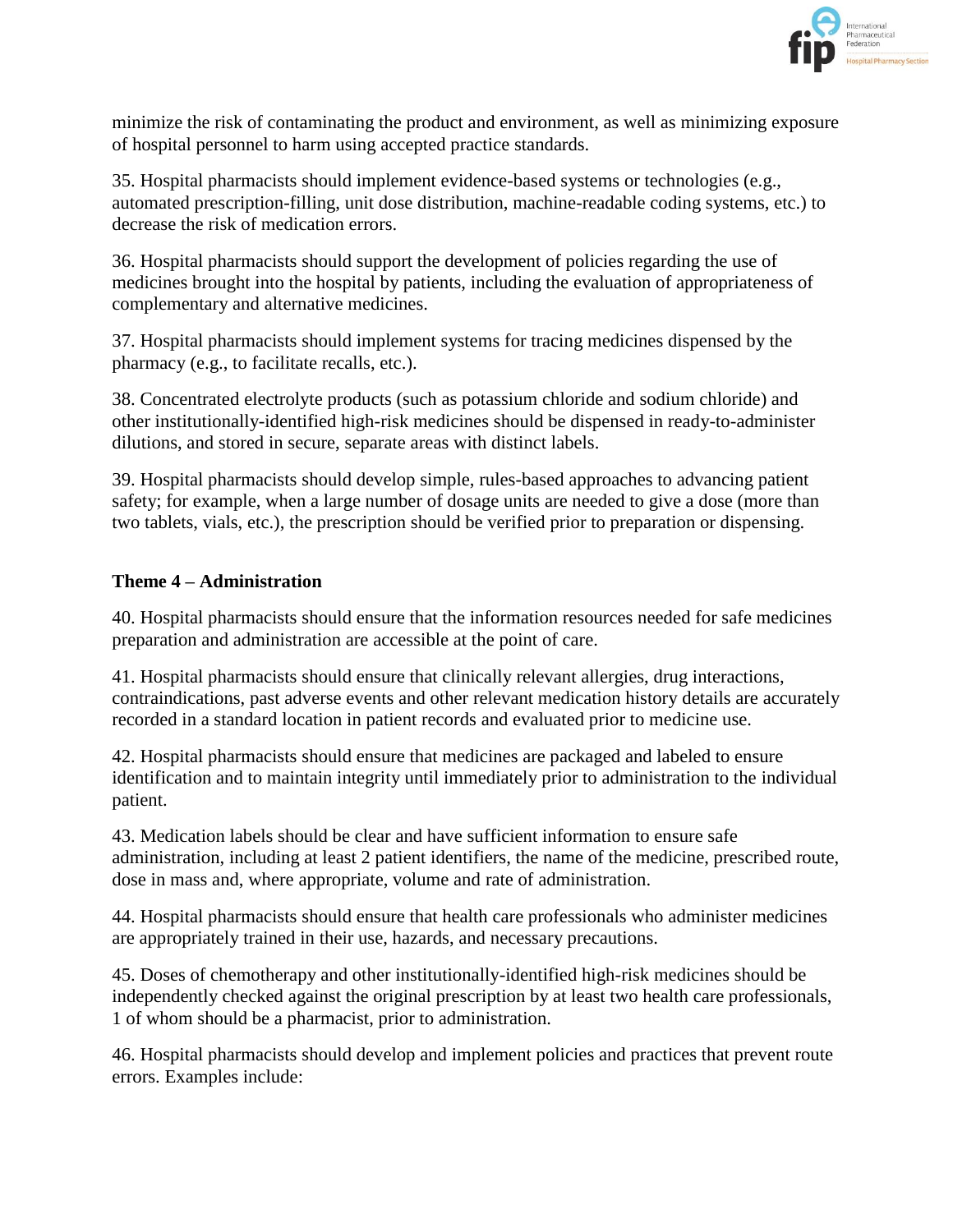

- Labeling of intravenous tubing near insertion site to prevent misconnections;
- Use of enteral feeding catheters that cannot be connected with intravenous or other parenteral lines;
- Packaging vinca alkaloids to prevent inadvertent intrathecal administration;
- Use of oral syringes that are distinctly different from hypodermic syringes to prevent injection of enteral or oral medicines.

47. Hospital pharmacists should ensure the development of quality assurance strategies for medicines administration to detect errors and identify priorities for improvement.

48. The medicines administration process should be designed such that transcription steps between the original prescription and the medicines administration record are eliminated.

#### **Theme 5 - Monitoring of Medicines Use**

49. An easily accessible reporting system for defective medicines should be established and maintained. Reports of defective or substandard medicines should be reviewed internally and sent in a timely manner to regional or national pharmacovigilance or regulatory reporting programs, and the manufacturer.

50. An easily accessible reporting system for adverse drug reactions should be established and maintained. Reports of reactions should be reviewed internally and sent in a timely manner to regional or national pharmacovigilance or regulatory reporting programs. These data should be regularly reviewed to improve the quality and safety of medicines use practices.

51. An easily accessible, non-punitive reporting system for medication errors, including near misses, should be established and maintained. Reports of medication errors should be reviewed internally and sent to regional or national medication error reporting or regulatory programs. These data should be regularly reviewed to improve the quality and safety of medicines use practices.

52. Medicines use practices should be self assessed and compared with benchmarks and best practices to improve safety, clinical effectiveness, and cost-effectiveness.

53. The medicines use process should be reviewed through an external accreditation or quality improvement program. Hospitals should act on reports to improve the quality and safety of their practices.

54. Pharmacists' clinically-relevant activities should be documented, collected and analyzed to improve the quality and safety of medicines use and patient outcomes. Activities which significantly impact individual patient care should be documented in the patient record.